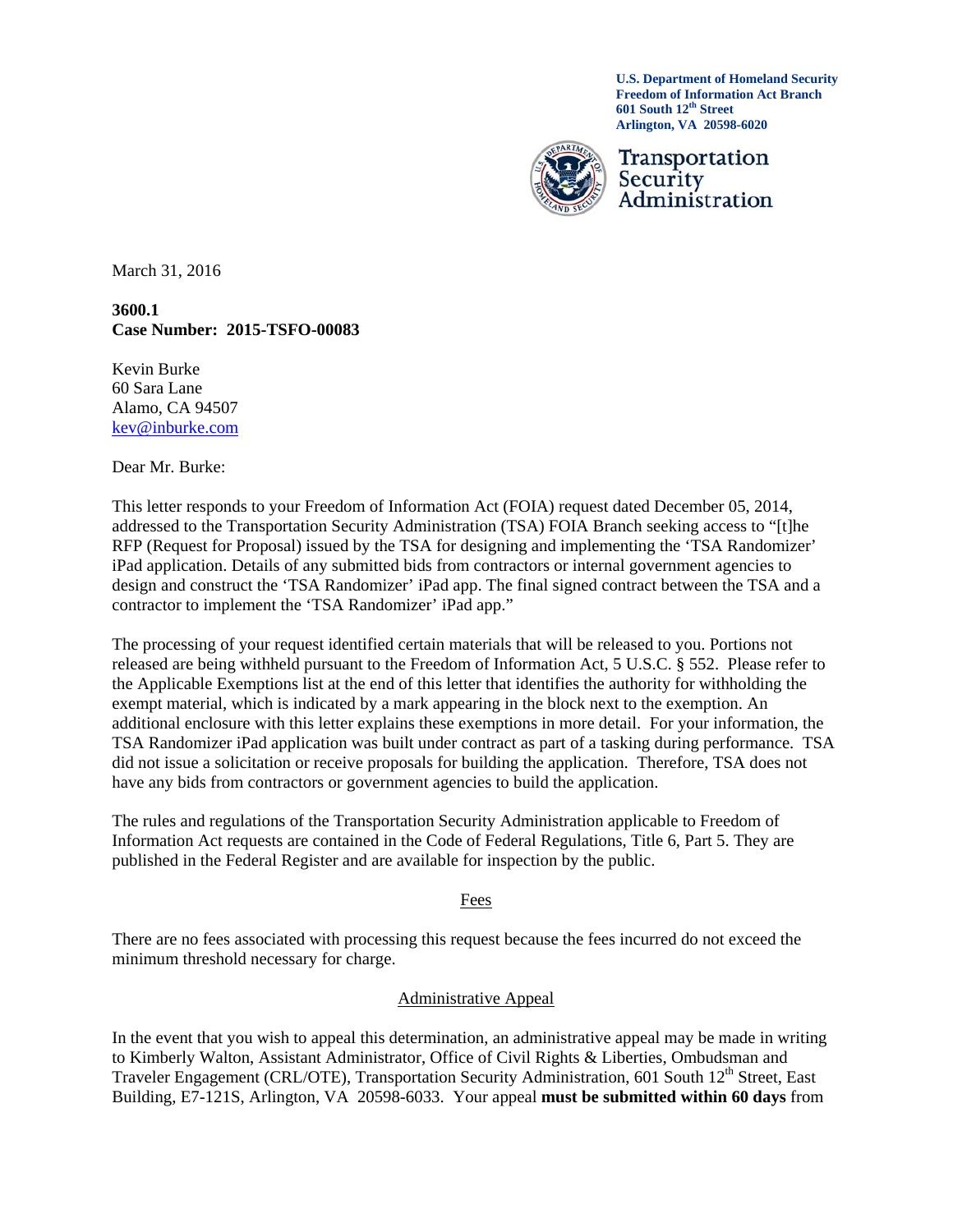the date of this determination. It should contain your FOIA request number and, to the extent possible, the reasons why you believe the initial determination should be reversed. In addition, the envelope in which the appeal is mailed should be prominently marked "FOIA Appeal." Please note that the Assistant Administrator's determination of the appeal will be administratively final.

If you have any questions pertaining to your request, please feel free to contact the FOIA Branch at 1- 866-364-2872 or locally at 571-227-2300.

Sincerely,

Regina & McCon

Regina McCoy FOIA Officer

Summary: Number of Pages Released in Part or in Full: 8

#### **APPLICABLE EXEMPTIONS FREEDOM OF INFORMATION ACT AND/OR PRIVACY ACT**

**Freedom of Information Act (5 U.S.C. 552)** 

| $\Box$ (b)(1) $\Box$ (b)(2) $\Box$ (b)(3) $\boxtimes$ (b)(4) $\Box$ (b)(5) $\boxtimes$ (b)(6)         |  |  |  |
|-------------------------------------------------------------------------------------------------------|--|--|--|
| $\Box$ (b)(7)(A) $\Box$ (b)(7)(B) $\Box$ (b)(7)(C) $\Box$ (b)(7)(D) $\Box$ (b)(7)(E) $\Box$ (b)(7)(F) |  |  |  |
| Enclosures                                                                                            |  |  |  |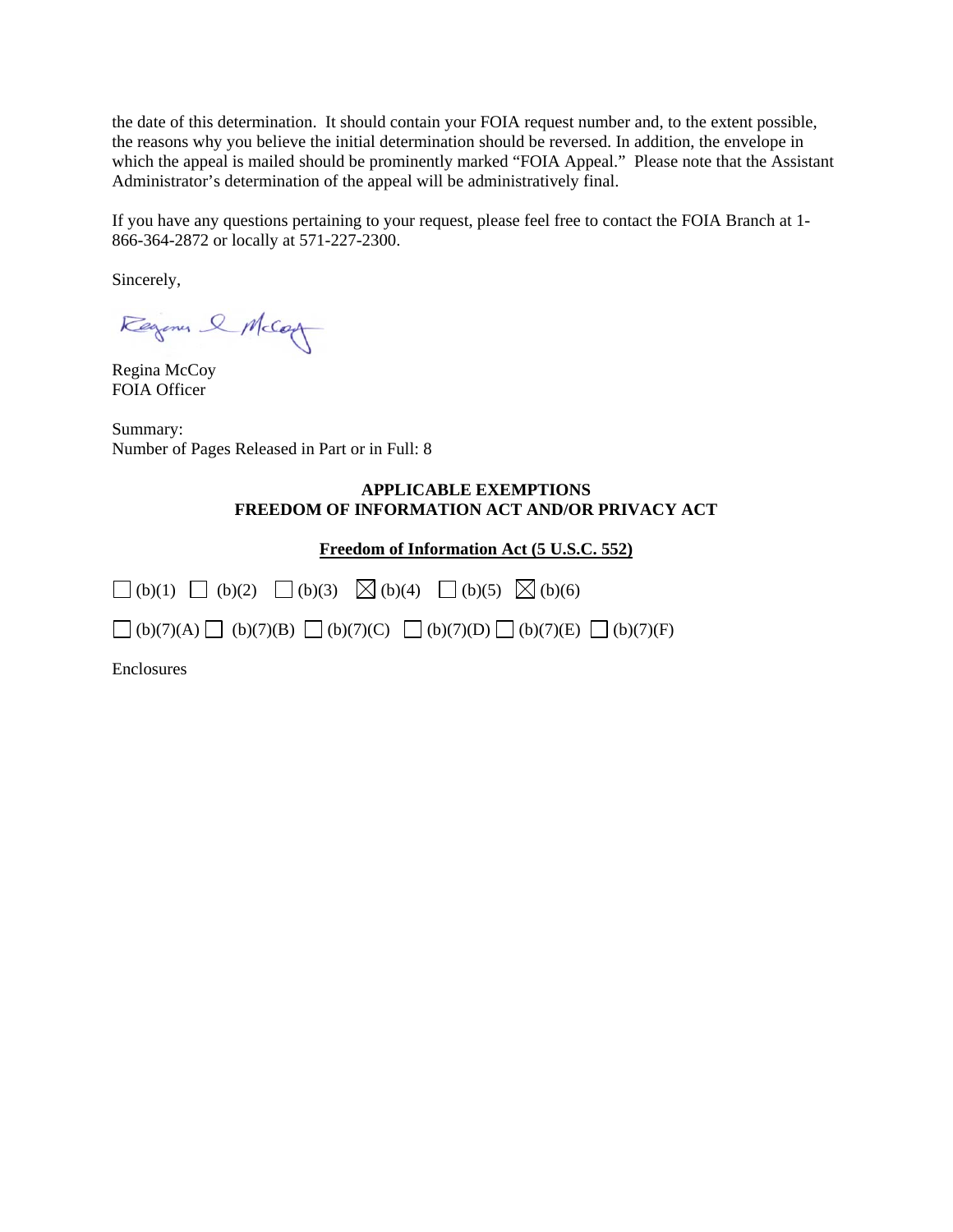## FREEDOM OF INFORMATION ACT SUBSECTIONS OF TITLE 5, UNITED STATES CODE, SECTION 552

Transportation Security Administration (TSA) FOIA Branch applies FOIA exemptions to protect:

## **Exemptions**

**Exemption (b)(1):** Records that contain information that is classified for national security purposes.

**Exemption (b)(2):** Records that are related solely to the internal personnel rules and practices of an agency.

**Exemption (b)(3):** Records specifically exempted from disclosure by Title 49 U.S.C. Section 114(r), which exempts from disclosure Sensitive Security Information (SSI) that "would be detrimental to the security of transportation" if disclosed.

**Exemption (b)(4):** Records that contain trade secrets and commercial or financial information obtained from a person that is privileged or confidential.

**Exemption (b)(5):** Inter- or intra-agency records that are normally privileged in the civil discovery context. The three most frequently invoked privileges are the deliberative process privilege, the attorney work-product privilege, and the attorney-client privilege:

- Deliberative process privilege Under the deliberative process privilege, disclosure of these records would injure the quality of future agency decisions by discouraging the open and frank policy discussions between subordinates and superiors.
- Attorney work-product privilege Records prepared by or at the direction of a TSA attorney.
- Attorney-client privilege Records of communications between an attorney and his/her client relating to a matter for which the client has sought legal advice, as well as facts divulged by client to attorney and any opinions given by attorney based on these.

**Exemption (b)(6):** Records that contain identifying information that applies to a particular individual when the disclosure of such information "would constitute a clearly unwarranted invasion of personal privacy." This requires the balancing of the public's right to disclosure against the individual's right to privacy.

**Exemption (b)(7)(A):** Records or information compiled for law enforcement purposes, but only to the extent that production of such law enforcement records or information…could reasonably be expected to interfere with law enforcement proceedings.

**Exemption (b)(7)(C):** Records containing law enforcement information when disclosure "could reasonably be expected to constitute an unwarranted invasion of personal privacy" based upon the traditional recognition of strong privacy interests ordinarily appropriated in law enforcement records.

**Exemption (b)(7)(E):** Records compiled for law enforcement purposes, the release of which would disclose techniques and/or procedures for law enforcement investigations or prosecutions, or would disclose guidelines for law enforcement investigations or prosecutions if such disclosure could reasonably be expected to risk circumvention of the law.

**Exemption (b)(7)(F):** Records containing law enforcement information about a person, in that disclosure of information about him or her could reasonably be expected to endanger his or her life or physical safety.